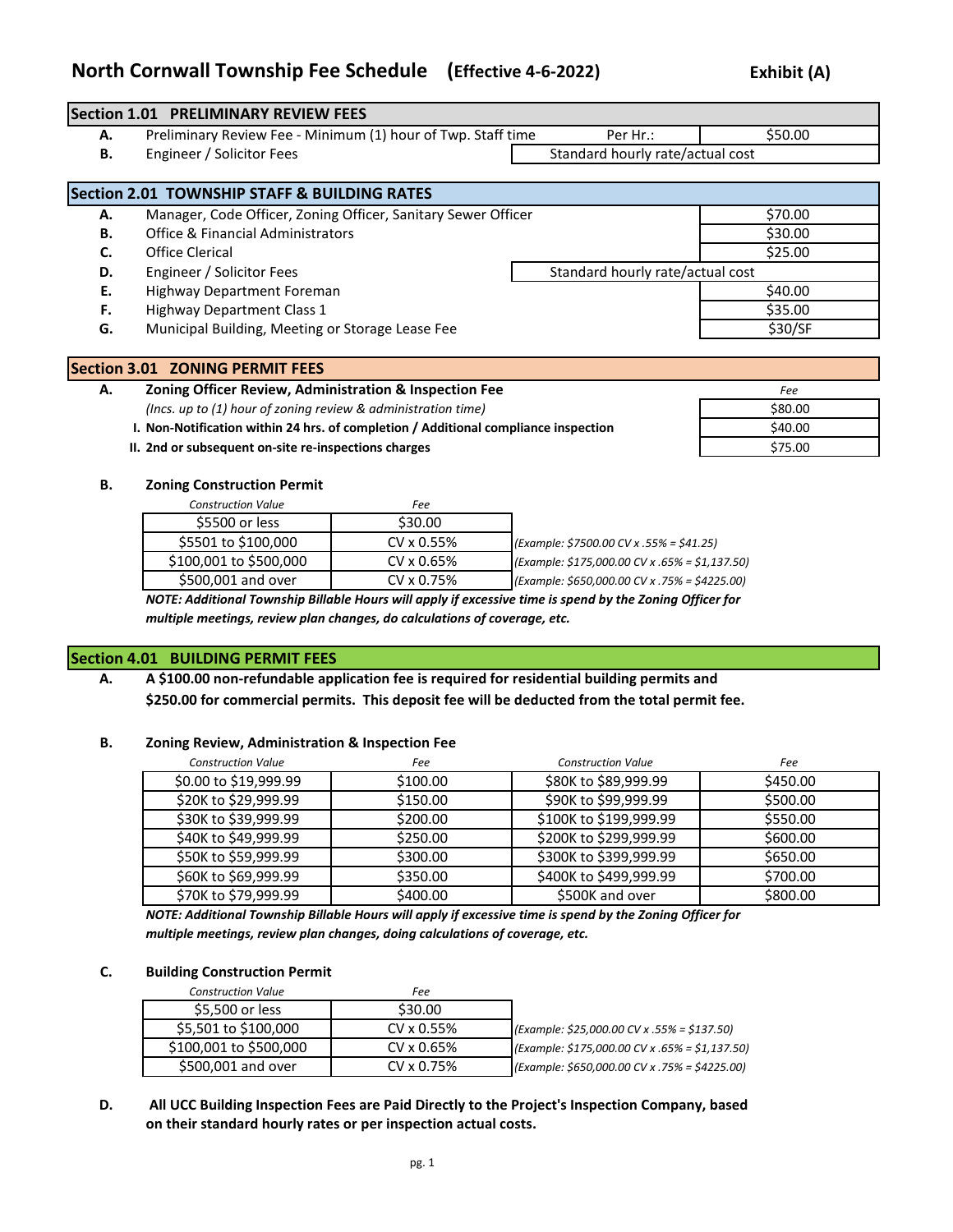## **Section 5.01 SIGN PERMIT FEES**

# **A. Application Fee (non-refundable)** *Fee*

- *(Incs. up to (1) hour of zoning review & administrative time)* \$150.00
- **I.** Additional per hour review time  $\lesssim$  **1.** Additional per hour review time  $\lesssim$  **590.00**
- **II.** 2nd or subsequent on-site re-inspections charges  $\frac{1}{2}$  \$75.00

#### **B. Permanent Sign Construction Permit**

|    | <b>Construction Value</b> | Fee                                            |  |
|----|---------------------------|------------------------------------------------|--|
|    | \$1000 or less            | \$50.00 minimum                                |  |
| Ш. | \$1001 and over           | \$50.00 plus \$15.00 per each additional 1000K |  |

**C. All UCC Sign Inspection Fees are Paid Directly to the Project's Inspection Company, based on their standard hourly rates or per inspection actual costs.** 

| <b>Temporary Sign Permit:</b>           | Annual Fee: | \$50.00      |
|-----------------------------------------|-------------|--------------|
| Temporary Sign Notice of Violation Fee: |             | \$85.00      |
| Sign violation removal & impounding fee |             | \$75.00 min. |

|    | <b>Section 6.01 SANITARY SEWER CONNECTION FEES</b> |                  |            |
|----|----------------------------------------------------|------------------|------------|
| А. | <b>COLA Treatment Capacity Fees</b>                | Per EDU:         | \$2,090.00 |
| В. | <b>COLA Capacity Application Processing Fee</b>    | Per Application: | \$30.00    |
| C. | <b>Township Conveyance Capacity Fee</b>            | Per EDU:         | \$820.00   |
| D. | Township Tapping / Collection Fee (if applicable)  | Per EDU:         | \$745.00   |

### **E. All UCC Sanitary Sewer Connection Inspection Fees are Paid Directly to the Project's Inspection Company, based on their standard hourly rates or per inspection actual costs.**

| Section 6.02 FATS, OILS AND GREASE (FOG) PROGRAM FEES |                                       |          |  |  |
|-------------------------------------------------------|---------------------------------------|----------|--|--|
| А.                                                    | Application Fee / Change of ownership | \$300.00 |  |  |
| В.                                                    | <b>Inspection Fee</b>                 | \$240.00 |  |  |
| C.                                                    | <b>Re-Inspection Fee</b>              | \$240.00 |  |  |
| D.                                                    | <b>Category 1 Permit Fee</b>          | \$250.00 |  |  |
| Е.                                                    | <b>Category 2 Permit Fee</b>          | \$350.00 |  |  |
| F.                                                    | <b>Category 3 Permit Fee</b>          | \$450.00 |  |  |

|    | Section 7.01 DEMOLITION & SANDBLASTING PERMIT FEES |                       |                   |
|----|----------------------------------------------------|-----------------------|-------------------|
| А. | <b>Demolition of Buildings</b>                     | Under 500 sq. feet:   | \$150.00          |
|    |                                                    | 500 to 3000 sq. feet: | \$225.00          |
|    |                                                    | Over 3000 sq. feet:   | \$300.00          |
| В. | <b>Sandblasting Buildings</b>                      | \$10K and Under:      | \$50.00           |
|    |                                                    | Over \$10K:           | \$5.00 per \$1000 |

### **C. All UCC Building Demo Inspection Fees are Paid Directly to the Project's Inspection Company, based on their standard hourly rates or per inspection actual costs.**

| <b>Section 8.01 STREET PERMIT FEES</b><br>Right-of-Way Street Excavation, incs. boring operations<br>\$50.00<br>А.<br>\$30.00<br>i. Inspection Fees<br>Up to 36 SF opening:<br>Over 37 SF opening:<br>\$40.00<br>ii. Inspection Fees<br><b>Street Obstruction Permit</b><br>Dumpsters - per week:<br>\$50.00<br>В. |    |                                 |                      |         |
|--------------------------------------------------------------------------------------------------------------------------------------------------------------------------------------------------------------------------------------------------------------------------------------------------------------------|----|---------------------------------|----------------------|---------|
|                                                                                                                                                                                                                                                                                                                    |    |                                 |                      |         |
|                                                                                                                                                                                                                                                                                                                    |    |                                 |                      |         |
|                                                                                                                                                                                                                                                                                                                    |    |                                 |                      |         |
|                                                                                                                                                                                                                                                                                                                    |    |                                 |                      |         |
|                                                                                                                                                                                                                                                                                                                    |    |                                 |                      |         |
|                                                                                                                                                                                                                                                                                                                    | C. | <b>Driveway Entrance Permit</b> | Per New Opening Cut: | \$50.00 |
| Placement/Inspection:<br>Handicap Parking Permit - Initial Fee<br>\$50.00<br>D.                                                                                                                                                                                                                                    |    |                                 |                      |         |
| <b>Handicap Parking Permit</b><br>Annual Renewal Fee:<br>\$5.00<br>Ε.                                                                                                                                                                                                                                              |    |                                 |                      |         |

pg. 2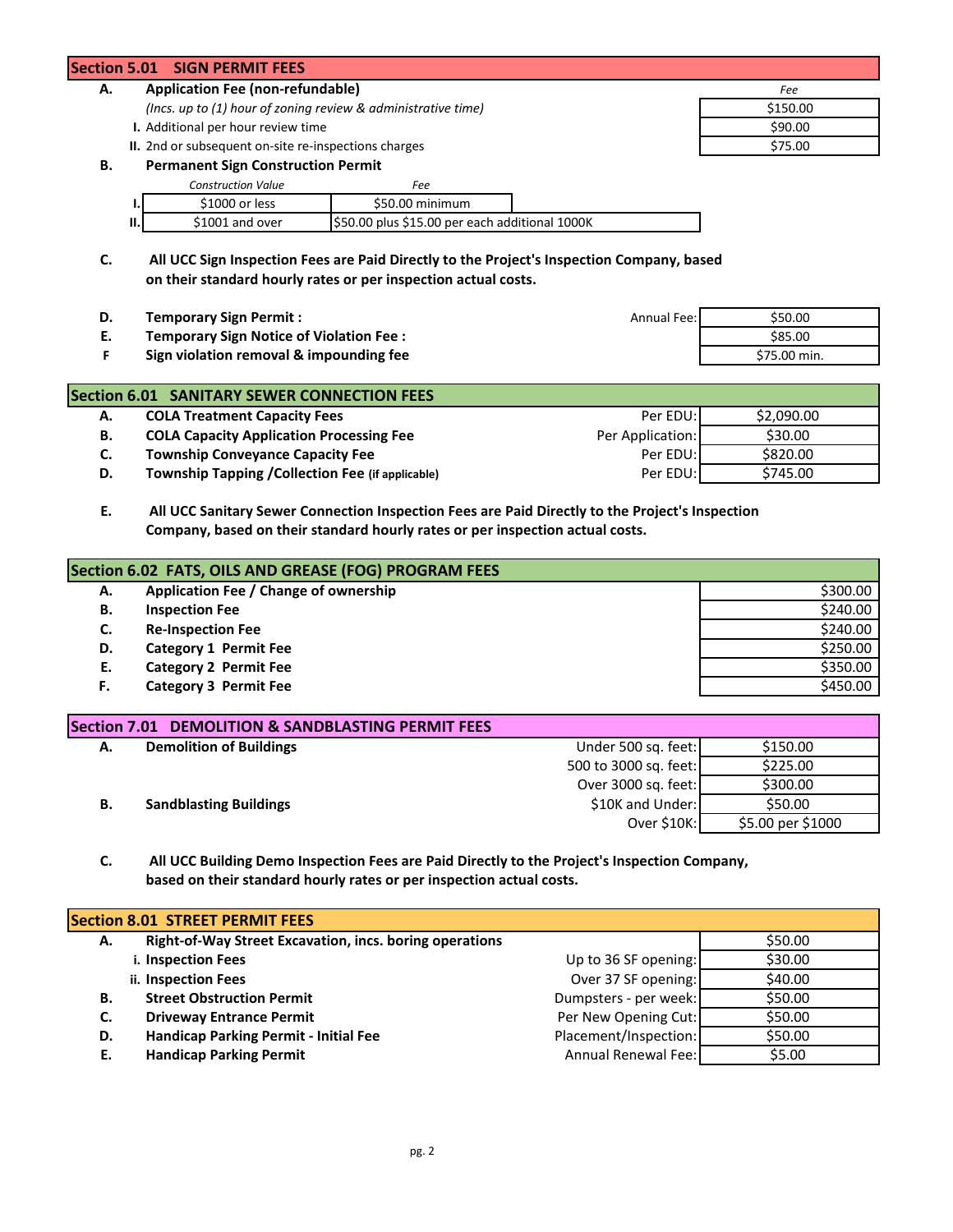|           | Section 9.01 TOWNSHIP YARD WASTE RECYCLING DROP-OFF SITE PERMIT FEES                     |                                                   |                  |
|-----------|------------------------------------------------------------------------------------------|---------------------------------------------------|------------------|
| А.        | <b>Calendar Year Permit Fee</b>                                                          |                                                   | \$30.00          |
| В.        | Calendar Year Permit Key Card Deposit one-time fee                                       |                                                   | \$5.00           |
| C.        | Pay as You Go - Per Each Bag/Container Drop-Off                                          |                                                   | \$4.00           |
|           | Section 10.01 TOWNSHIP SOLICITATION PERMIT                                               |                                                   |                  |
|           | Ordinance #322 - Fee Schedule Resolution #2022-16                                        |                                                   |                  |
| А.        | Licenses not to exceed (14) days                                                         | Per Person:                                       | \$50.00          |
| В.        | Licenses not to exceed (30) days                                                         | Per Person:                                       | \$75.00          |
| C.        | Licenses not to exceed (6) months                                                        | Per Person:                                       | \$125.00         |
| D.        | Licenses not to exceed (1) year                                                          | Flat Rate:                                        | \$250.00         |
| Ε.        | Food Truck Vendor - Not to exceed (1) day                                                | Per One Day Event:                                | \$20.00          |
| F.        | Food Truck Vendor - Not to exceed (30) days                                              | Per One (1) Month:                                | \$50.00          |
| G.        | Food Truck Vendor - Not to exceed (6) month                                              | Per Six (6) Months:                               | \$100.00         |
|           | <b>Section 11.01 STORMWATER PRP MAINTENANCE FEES</b>                                     |                                                   |                  |
| А.        | <b>Equivalent Residential Unit (ERU) Fee</b>                                             |                                                   | \$60.00          |
| <b>B.</b> | Single Family Residential (SFR) Parcel = (1) Equivalent Residential Unit (ERU) Fee       |                                                   | \$60.00          |
| C.        | Non SFR charged (1) ERU per per 3981 sq.ft of impervious coverage                        |                                                   | \$60.00 x # ERUs |
|           |                                                                                          |                                                   |                  |
|           | Section 12.01. MISCELLANEOUS FEES and CHARGES                                            |                                                   |                  |
| А.        | Zoning Ordinance, Sanitary Sewer Construction Book, Land                                 |                                                   | \$50.00          |
|           | Development / Subdivision, & Comprehensive Plan Books                                    |                                                   |                  |
| В.        | Letter size copies                                                                       | Per Printed Page:                                 | \$0.50           |
| C.        | <b>Notarization / Document copies</b>                                                    | Per Document:                                     | \$5.00           |
| D.        | <b>Scan or Copy to Electronic Format</b>                                                 | Per Page:                                         | \$0.50           |
| Ε.        | Large copies off-site cost - Quote based                                                 | Minimum Charge:                                   | \$25.00          |
| F.        | Right to Know copies- Refer to the Office of Open Records Fee Schedule for cost per copy |                                                   |                  |
| G.        | <b>Return Check Fee</b>                                                                  | Each:                                             | \$25.00          |
| н.        | Enforcement Violation 2nd & Subsequent Administrative and Inspection                     |                                                   |                  |
|           | Notification Fees, plus any certified mailing costs                                      | Each:                                             | \$85.00          |
| Ι.        | PMC - BCO Violation Admin. & Inspections:                                                | Standard hourly rate/actual cost                  |                  |
| J.        | <b>Uniform Construction Code - Inspection Fees:</b>                                      | Standard hourly rate/actual cost                  |                  |
| К.        | <b>Fire Escrow Administrative Processing Fee</b>                                         | Per Escrow                                        | \$100.00         |
| L.        | Park & Rec. Developer Escrow Fees                                                        | \$2000 Per Unit as Outlined in Resolution 2019-21 |                  |
|           |                                                                                          |                                                   |                  |
| М.        | <b>Animal Waste Storage Facility MOU Fees</b>                                            | Per Outlined in 2010-10 Ordinance                 |                  |

## **Section 13.01 Zoning Hearing Board, Conditional Use Fees**

**SALDO Fee Resolution (revised 2021-10)**

- A. Zoning Hearing Board Application or Appeal
- **B.** Conditional Use
- **C.** Conditional Use, Deposit for Miscellaneous Expenses Fee<br>**D.** Rezoning or Curative Amendment Application or Substant
- Rezoning or Curative Amendment Application or Substantive Challenge to the Validity of the Zoning Ordinance
- **E.** Hearing Conditional Fee \$150.00

| \$750.00            |
|---------------------|
| \$500.00            |
| \$3000 + \$150/acre |
| \$2,000.00          |
|                     |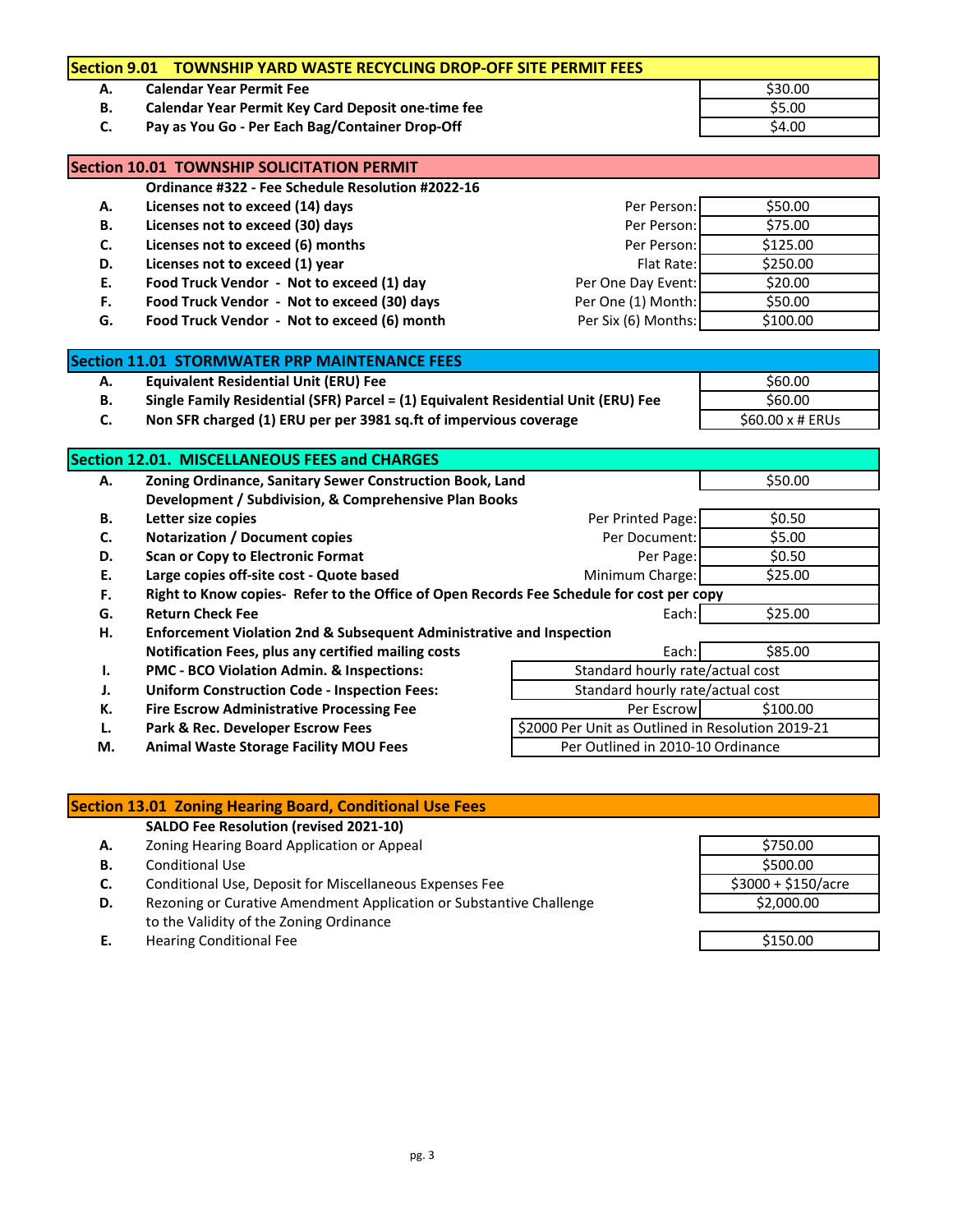|           |                                                                                                                     | Section 14.01 Subdivision, LDP and Stormwater Plan Submission Fees (Resolution 2021-10) |                           |                            |
|-----------|---------------------------------------------------------------------------------------------------------------------|-----------------------------------------------------------------------------------------|---------------------------|----------------------------|
|           | SALDO Fee Resolution #2021-10                                                                                       |                                                                                         |                           |                            |
|           |                                                                                                                     |                                                                                         |                           |                            |
| Α.        | Minor Subdivision Plan - Not involving new lots                                                                     |                                                                                         | 1) Application Fee        | \$200.00                   |
|           |                                                                                                                     |                                                                                         | 2) Deposit Amount         | \$500.00                   |
| <b>B.</b> |                                                                                                                     |                                                                                         |                           | \$100.00                   |
|           | <b>Sketch Plan or Accessory Dwelling Plan</b>                                                                       |                                                                                         | 1) Application Fee        |                            |
|           |                                                                                                                     |                                                                                         | 2) Deposit Amount         | \$500.00                   |
|           |                                                                                                                     |                                                                                         |                           |                            |
| C.        |                                                                                                                     |                                                                                         |                           |                            |
|           | Minor and Major Residential Subdivision and/or LDP with New lots/units<br>1) Minor Subdivision Plan Application Fee |                                                                                         |                           | \$900.00                   |
|           | (Exempt from Preliminary Plan)                                                                                      |                                                                                         |                           |                            |
|           | 2) Preliminary Plan Application Fee                                                                                 |                                                                                         |                           | $$500 + $10/$ lot          |
|           | 3) Final Plan Application Fee                                                                                       |                                                                                         |                           | $$500 + $10/$ lot          |
|           | 4) Preliminary / Final Plan Application Fee                                                                         |                                                                                         |                           | $$1,000 + $20/$ lot        |
|           | 5) Deposit Amount (See table below)                                                                                 |                                                                                         |                           |                            |
|           | # of Lots / Units*<br>Preliminary Plan Deposit                                                                      |                                                                                         | <b>Final Plan Deposit</b> | Minor Subdivision or       |
|           |                                                                                                                     |                                                                                         |                           | Prelim. / Final Deposit ** |
|           | $1$ to $5$                                                                                                          | \$1,250.00                                                                              | \$750.00                  | \$2,000.00                 |
|           |                                                                                                                     |                                                                                         |                           |                            |
|           | 6 to 10                                                                                                             | \$1,500.00                                                                              | \$1,000.00                | \$2,500.00                 |
|           |                                                                                                                     |                                                                                         |                           |                            |
|           | 11 to 20                                                                                                            | \$2,000.00                                                                              | \$1,500.00                | \$3,500.00                 |
|           |                                                                                                                     |                                                                                         |                           |                            |
|           | 21 to 50                                                                                                            | \$3,900.00                                                                              | \$2,000.00                | \$5,900.00                 |
|           |                                                                                                                     |                                                                                         |                           |                            |
|           | 51 to 100                                                                                                           | \$1,500.00                                                                              | \$750.00                  | \$2,250.00                 |
|           |                                                                                                                     | + \$50 / lot or unit                                                                    | + \$25 / lot or unit      | + \$75 / lot or unit       |
|           | 101 to 200                                                                                                          | \$2,600.00                                                                              | \$1,300.00                | \$3,900.00                 |

\* For multifamily dwellings, apartments, retirement communities, mobile home parks, or other rental communities,

201 and over **\$4,700.00** \$4,700.00 \$2,350.00 \$7,050.00

 $+$  \$40 / lot or unit  $+$  \$20 / lot or unit  $+$  \$60 / lot or unit

 $+$  \$30 / lot or unit  $+$  \$15 / lot or unit  $+$  \$45 / lot or unit

each individual apartment, dwelling, or mobile home shall be considered as a separate unit.

\*\*For projects submitted as a combined Preliminary/Final Plan, fees shall be paid in cumulative (i.e. both the

preliminary fee and final fee shall be paid to the Township upon submission).

# **D. Non-Residential Subdivision Plan**

- 1) Minor Subdivision Plan Application Fee  $$1,500 + $15/$ lot (Exempt from Preliminary Plan)
- 2) Preliminary Plan Application Fee
- 3) Final Plan Application Fee
- 4) Preliminary / Final Plan Application Fee
- 5) Preliminary Plan Deposit Amount
- 6) Final Plan Deposit Amount
- 7) Preliminary / Final Plan Deposit Amount

# **E. Non-Residential Land Development Plan (AG, Commercial, Industrial, O&I, etc.)**

- 1) Minor Subdivision Plan Application Fee
- (Exempt from Preliminary Plan)
- 2) Preliminary Plan Application Fee
- 3) Final Plan Application Fee
- 4) Preliminary / Final Plan Application Fee

| \$1,000 + \$10/lot  |
|---------------------|
| $$1,000 + $10/$ lot |
| \$2,000 + \$20/lot  |
| \$2,500 + \$125/lot |
| \$1,500 + \$75/lot  |
| \$4,000 + \$200/lot |
|                     |

| \$900 + \$15/lot |
|------------------|

| \$500 + \$10/lot    |  |
|---------------------|--|
| $$500 + $10/$ lot   |  |
| $$1,000 + $20/$ lot |  |
|                     |  |